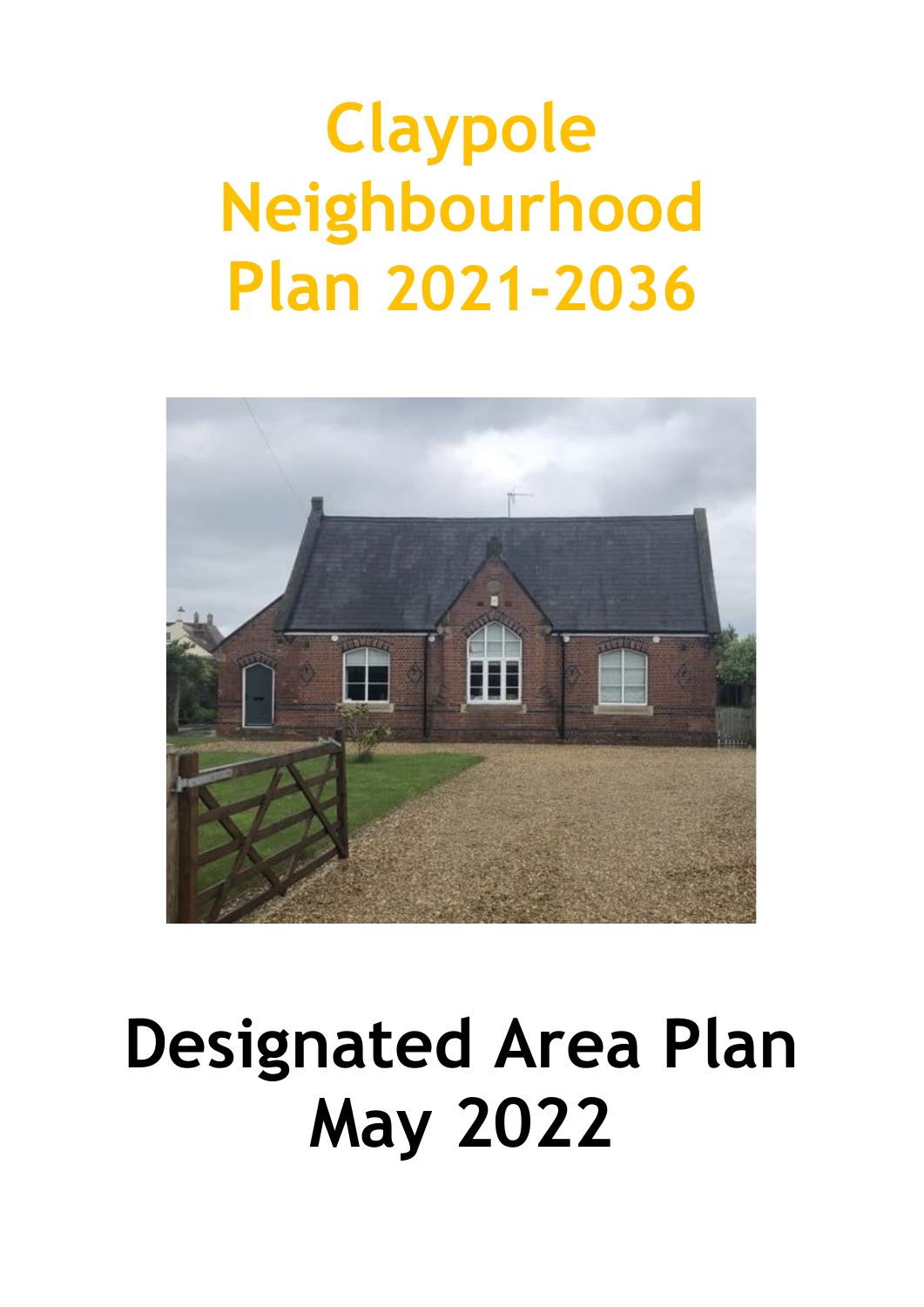# **Claypole** Neighbourhood Plan 2021-2036

### Designated Area Plan May 2022

Submission of the Neighbourhood Plan in accordance with Regulation 15 of Neighbourhood Planning Regulations 2012

The Neighbourhood Plan Steering Group on behalf of Claypole Parish Council:

Andy Hey (Chair) Dave Coxe Councillor John Freeman Pauline Luxton Councillor Alice Maggs Bridget Rosewell

The Parish Council received professional planning support from NEIGHBOURHOOD-PLAN.CO.UK during the production of this Neighbourhood Plan.

#### NEIGHBOURHOOD-PLAN.CO.UK

For any query relating to the Neighbourhood Plan contact: Cathy Clarke Clerk to Claypole Parish Council Email: [cathy.clarke@claypolepc.org.uk](mailto:cathy.clarke@claypolepc.org.uk)

<https://claypole.parish.lincolnshire.gov.uk/>

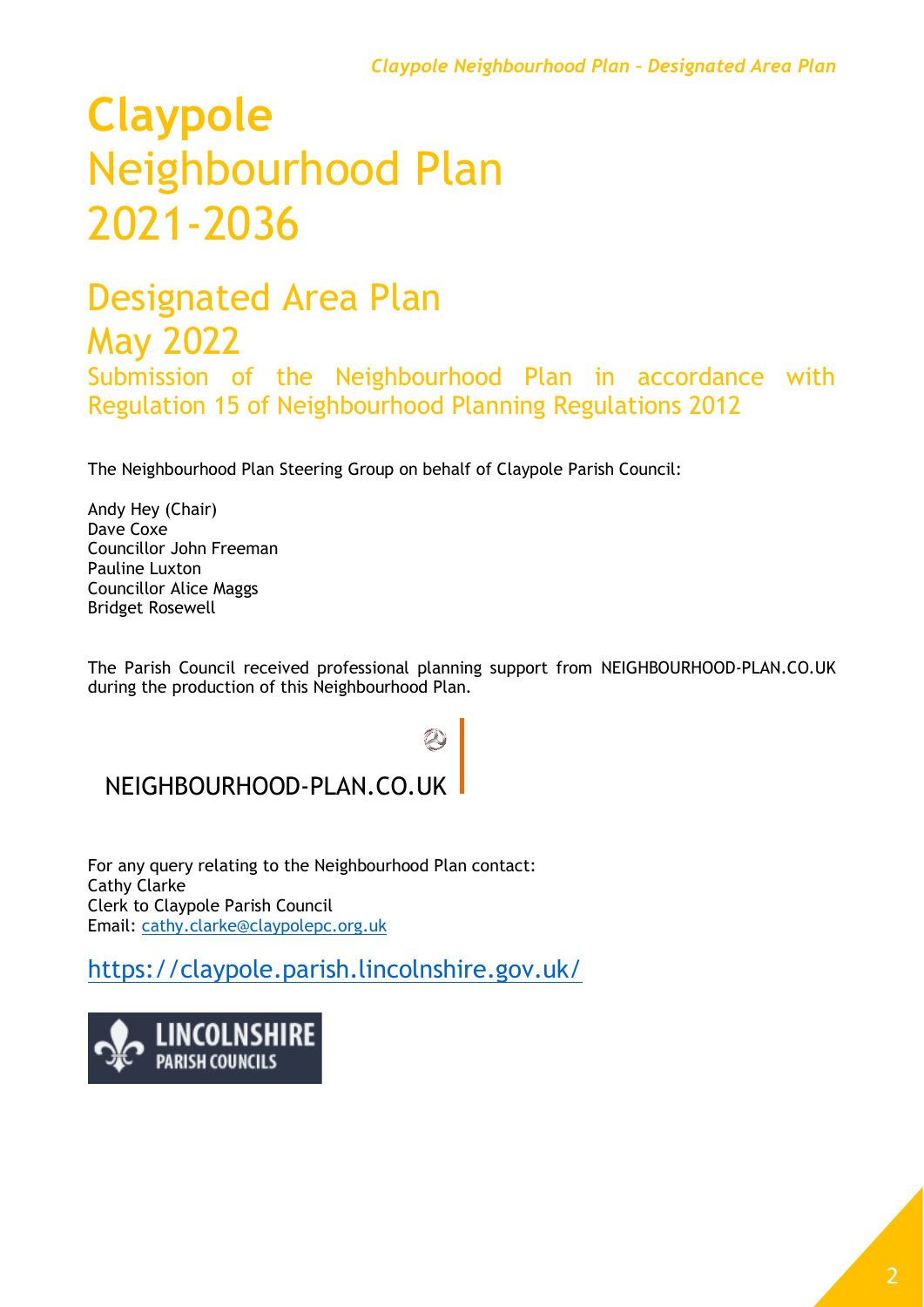# **Claypole** Neighbourhood Plan 2021-2036

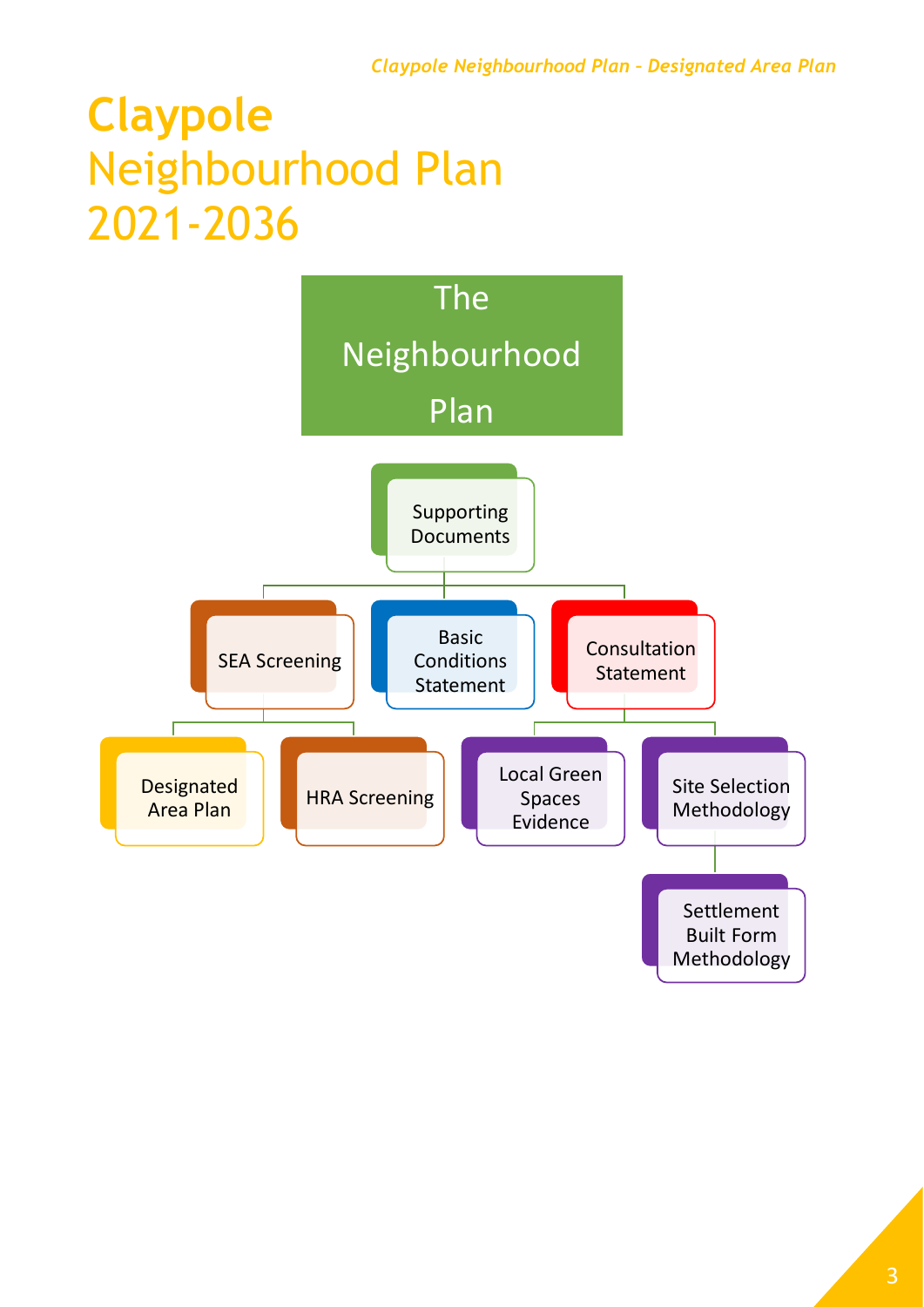#### *Claypole Neighbourhood Plan – Designated Area Plan*



**Claypole Designated Neighbourhood Plan Area** Produced by South Kesteven District Council © Ordnance Survey - OS Licence 100018662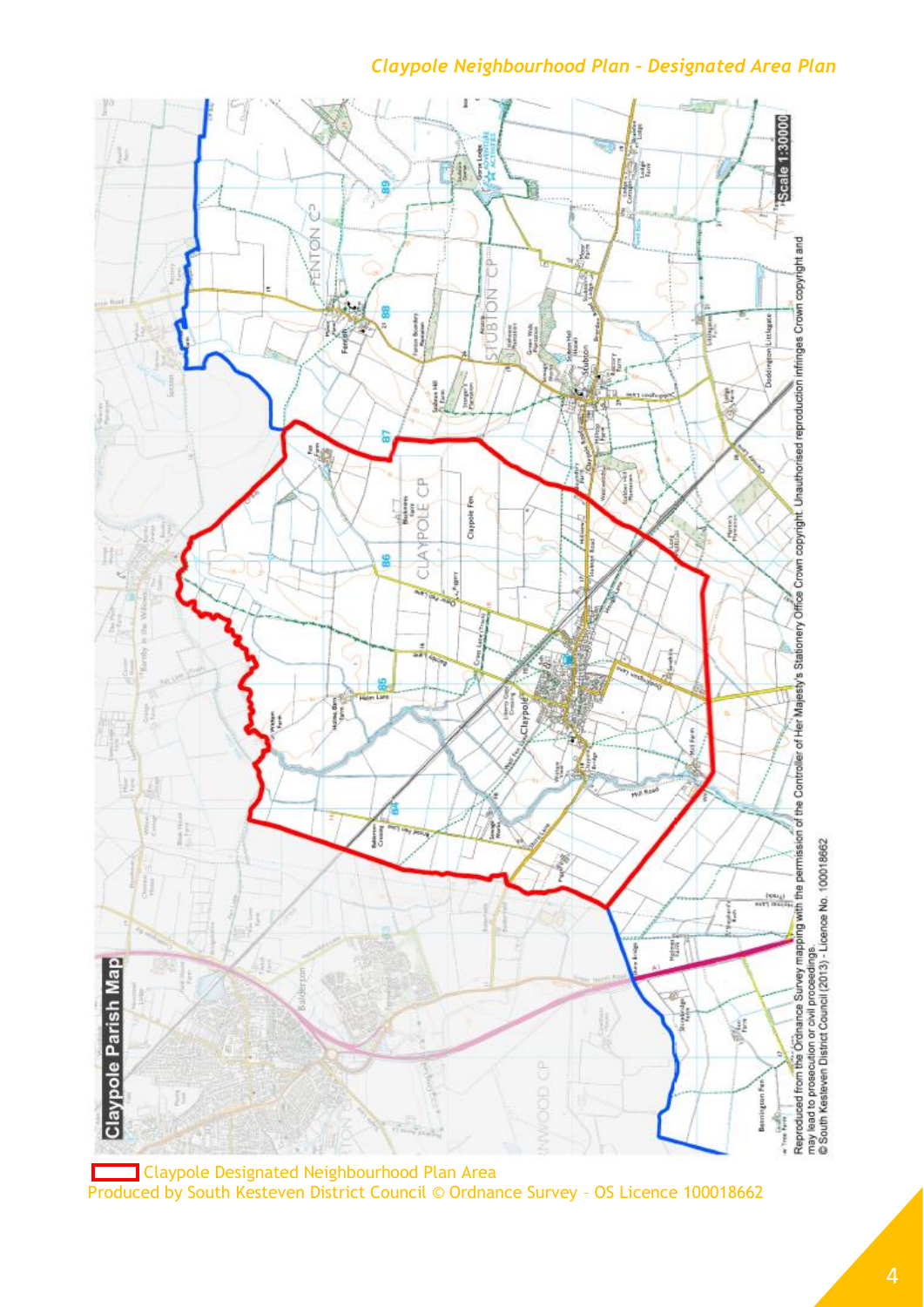#### *Claypole Neighbourhood Plan – Designated Area Plan*

This page is intentionally blank